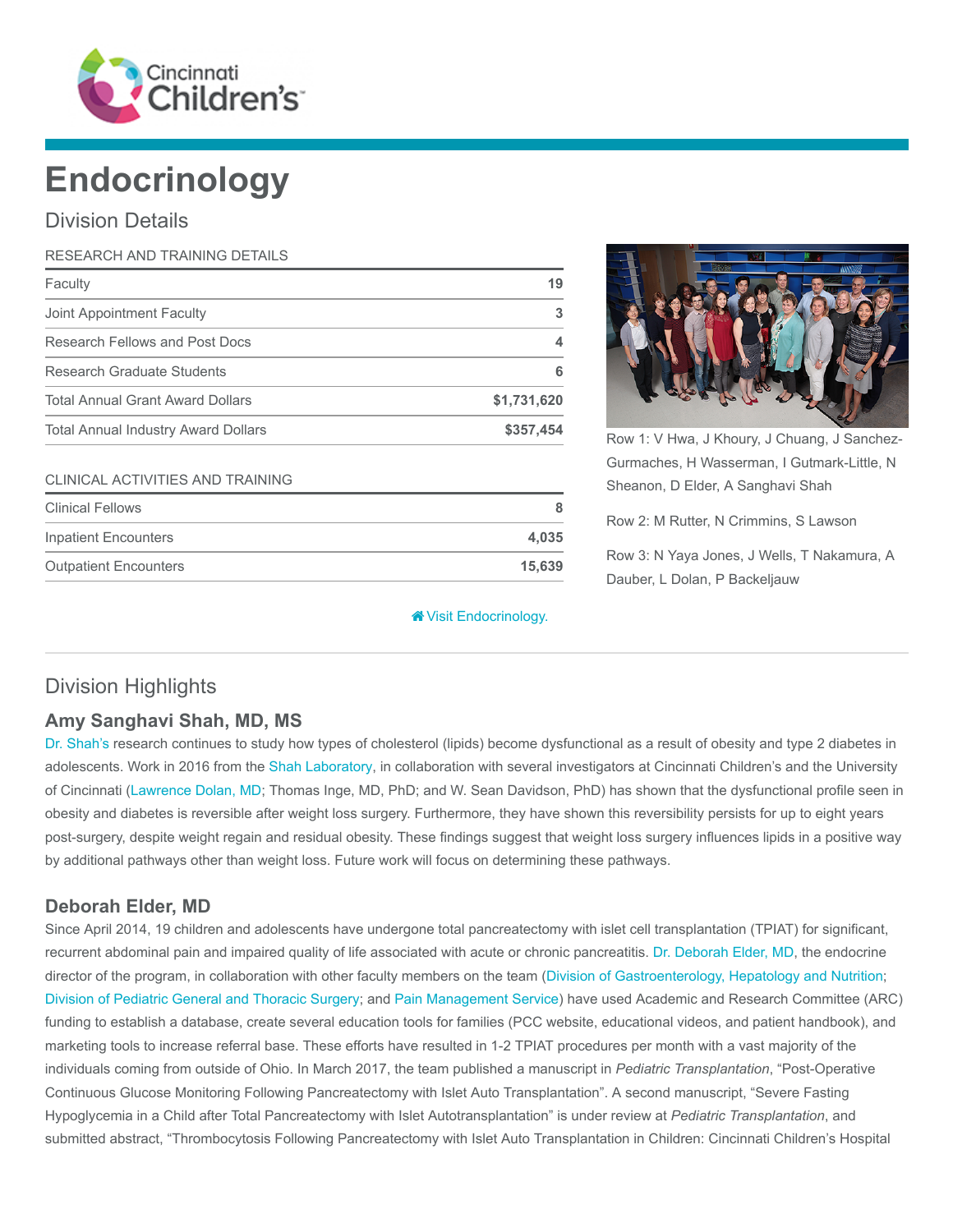Experience" sent to the [American Pancreatic Association](https://www.american-pancreatic-association.org/) meeting. In the near future, the team will focus on identifying predictors of glucose intolerance and insulin independence post TPIAT and assessing quality of life after TPIAT.

#### New International Guidelines for Children and Adults with Turner Syndrome

A published comprehensive, international guideline that incorporates the most up-to-date knowledge on diagnosis, treatment and patient impact of Turner Syndrome (TS), is in the European Journal of Endocrinology, with [Dr. Philippe Backeljauw, MD,](https://www.cincinnatichildrens.org/bio/b/philippe-backeljauw) as the senior author. Dr. Backeljauw, and his colleague, Dr. Claus Gravholt, MD, PhD [\(Aarhus University,](http://www.en.auh.dk/) Denmark), initiated the guideline project in collaboration with several professional societies, to incorporate the latest evidence-based advice for diagnosis and treatment of girls, and women, with TS throughout the entire lifespan. Drs. Gravholt and Backeljauw, co-chairs of the guideline consensus working group, agree that in particular, "the new cardiovascular-related advice should lead to lower morbidity and mortality, while the recommendations on growth hormone/estrogen replacement therapy and monitoring for co-morbidities, as well as guidance for pregnancy consideration, should lead to improved quality of life for all TS individuals."

#### Sarah D. Corathers, MD

[Dr. Corathers'](https://www.cincinnatichildrens.org/bio/c/sarah-corathers) research focuses on psychosocial outcomes of adolescents and young adults with diabetes and health system based interventions to improve care. An example of these intersecting interests is the reliable implementation of depression screening of adolescents with diabetes at Cincinnati Children's Hospital Medical Center, which has resulted in referral and evaluation for treatment needs of approximately 20% of individuals screened who endorse moderate or high symptoms and immediate evaluation for 7% of individuals who endorse suicidal ideation. At a national level, Dr. Corathers is working with colleagues in the Type 1 Diabetes Exchange Learning Network, supported by funding from the [Helmsley Charitable Trust,](http://helmsleytrust.org/) to build a quality improvement community for type 1 diabetes patients, families, clinicians, researchers, and advocates. Currently, as part of her role as faculty leader with the Type 1 Diabetes Exchange, Dr. Corathers is applying the model of integrating patient reported outcomes in clinical diabetes care to spread depression screening to six pilot pediatric and adult diabetes centers across the network.

#### Andrew Dauber, MD, MMSc

[Dr. Dauber's](https://www.cincinnatichildrens.org/bio/d/andrew-dauber) research continues to focus on defining the genetic etiologies of severe growth disorders. In a follow up of earlier work, Dr. Dauber published a report in the Journal of Clinical Endocrinology and Metabolism describing a large international cohort of patients with mutations in the Aggrecan gene. This cohort included 103 individuals from 20 families spread across seven countries. He found that patients with Aggrecan deficiency have a range of short stature with a median height of -2.8 standard deviations and the majority of children had a significantly advanced bone age at diagnosis. Early onset osteoarthritis was present in 12 of the families. Nineteen individuals had received growth hormone with some evidence of an increased growth velocity in those patients. Dr. Dauber and his colleagues in the [Cincinnati Center for Growth Disorders](https://www.cincinnatichildrens.org/service/e/endocrinology/programs/growth-disorders) are now planning on a prospective clinical trial of growth hormone for these patients.

In other work, Dr. Dauber and his collaborators from the [University of Sao Paolo](http://www5.usp.br/english/?lang=en) in Brazil, identified a second gene that, when mutated, causes precocious puberty. This gene, DLK1, is an imprinted gene and is only expressed when inherited from the father. This is similar to their prior findings of mutations in the imprinted gene MKRN3 as a major cause of familial precocious puberty. The current study used a combination of genetic techniques including linkage analysis followed by whole genome sequencing to find the mutation in DLK1 in a large Brazilian family.

#### Vivian Hwa, PhD

[Dr. Hwa's](https://www.cincinnatichildrens.org/bio/h/vivian-hwa) group continues involvement in a number of projects stemming from genes/variants identified by WES (whole exome sequencing) analysis in patients with monogenic growth disorders. Highlights include: (a) recent functionally proven dominant-negative mutations in the GHR (GH receptor) gene (published in J. Endocrine Society) and the STAT5B gene (submitted) expands the spectrum of GHI and IGF-I deficiency, and provided valuable insights into functional properties of the affected proteins; (b) CRISPR/Cas knock-in mouse model of pathological human missense PAPPA2 mutation recapitulates patient growth phenotype. Characterization of these mice is on-going; (c) CRISPR/Cas knock-in mouse model of a rare, in-frame. IGF1R homozygous mutation, together with studies involving reconstitution system and primary cells, are currently in progress to understand the mechanism(s) for the microcephalic primordial dwarfism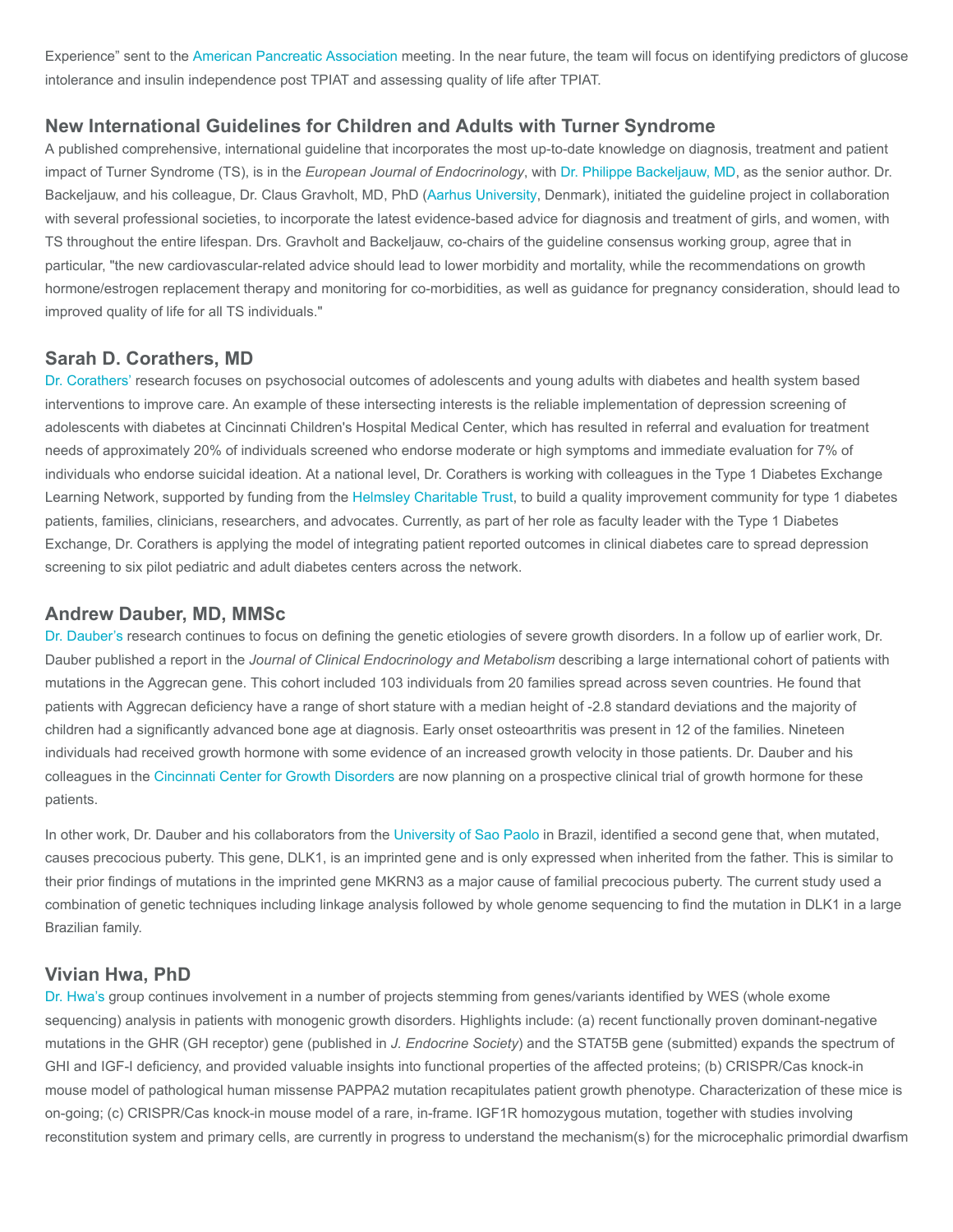and insulin resistance phenotype observed in affected children; (d) iPSC lines are being generated from patient cells for future organoid model studies of the human GH-IGF-I axis.

### Division Publications

- 1. [Mayer-Davis EJ; Lawrence JM; Dabelea D; Divers J; Isom S; Dolan L; Imperatore G; Linder B; Marcovina S; Pettitt DJ.](https://www.ncbi.nlm.nih.gov/pubmed/28402773) Incidence Trends of Type 1 and Type 2 Diabetes among Youths, 2002-2012. The New England journal of medicine. 2017; 376:1419-1429.
- 2. Dabelea D; Stafford JM; Mayer-Davis EJ; D'Agostino R; Dolan L; Imperatore G; Linder B; Lawrence JM; Marcovina SM; Mottl AK. [Association of Type 1 Diabetes vs Type 2 Diabetes Diagnosed During Childhood and Adolescence With Complications](https://www.ncbi.nlm.nih.gov/pubmed/28245334) During Teenage Years and Young Adulthood. Journal of the American Medical Association. 2017; 317:825-835.
- 3. [Guo MH; Dauber A; Lippincott MF; Chan YM; Salem RM; Hirschhorn JN.](https://www.ncbi.nlm.nih.gov/pubmed/27545677) Determinants of Power in Gene-Based Burden Testing for Monogenic Disorders. The American Journal of Human Genetics. 2016; 99:527-539.
- 4. Sheanon N; Simpson B; Shaughnessy E. [Teenager With Hip Pain and Limp.](https://www.ncbi.nlm.nih.gov/pubmed/28264104) JAMA Pediatrics. 2017; 171:297-298.
- 5. [Newton KP; Hou J; Crimmins NA; Lavine JE; Barlow SE; Xanthakos SA; Africa J; Behling C; Donithan M; Clark JM.](https://www.ncbi.nlm.nih.gov/pubmed/27478956) Prevalence of Prediabetes and Type 2 Diabetes in Children With Nonalcoholic Fatty Liver Disease. JAMA Pediatrics. 2016; 170:e161971.
- 6. [Shah AS; Maahs DM; Stafford JM; Dolan LM; Lang W; Imperatore G; Bell RA; Liese AD; Reynolds K; Pihoker C.](https://www.ncbi.nlm.nih.gov/pubmed/28126715) Predictors of Dyslipidemia Over Time in Youth With Type 1 Diabetes: For the SEARCH for Diabetes in Youth Study. Diabetes Care. 2017; 40:607-613.
- 7. Garvey KC; Foster NC; Agarwal S; DiMeglio LA; Anderson BJ; Corathers SD; Desimone ME; Libman IM; Lyons SK; Peters AL. [Health Care Transition Preparation and Experiences in a US National Sample of Young Adults With Type 1 Diabetes.](https://www.ncbi.nlm.nih.gov/pubmed/28007779) Diabetes Care. 2017; 40:317-324.
- 8. [Swertfeger DK; Li H; Rebholz S; Zhu X; Shah AS; Davidson WS; Lu LJ.](https://www.ncbi.nlm.nih.gov/pubmed/28223350) Mapping Atheroprotective Functions and Related Proteins/Lipoproteins in Size Fractionated Human Plasma. Molecular and Cellular Proteomics. 2017; 16:680-693.
- 9. Subramaniam DR; Stoddard WA; Mortensen KH; Ringgaard S; Trolle C; Gravholt CH; Gutmark EJ; Mylavarapu G; Backeljauw PF; Gutmark-Little I. [Continuous measurement of aortic dimensions in Turner syndrome: a cardiovascular magnetic resonance](https://www.ncbi.nlm.nih.gov/pubmed/28231838) study. Journal of Cardiovascular Magnetic Resonance. 2017; 19:20.
- 10. Dauber A; Cunha-Silva M; Macedo DB; Brito VN; Abreu AP; Roberts SA; Montenegro LR; Andrew M; Kirby A; Weirauch MT. [Paternally Inherited DLK1 Deletion Associated With Familial Central Precocious Puberty.](https://www.ncbi.nlm.nih.gov/pubmed/28324015) Journal of Clinical Endocrinology and Metabolism. 2017; 102:1557-1567.
- 11. [Gkourogianni A; Andrew M; Tyzinski L; Crocker M; Douglas J; Dunbar N; Fairchild J; Funari MFA; Heath KE; Jorge AAL.](https://www.ncbi.nlm.nih.gov/pubmed/27870580) Clinical Characterization of Patients With Autosomal Dominant Short Stature due to Aggrecan Mutations. Journal of Clinical Endocrinology and Metabolism. 2017; 102:jc.2016-3313.
- 12. Muñoz-Calvo MT; Barrios V; Pozo J; Chowen JA; Martos-Moreno GÁ; Hawkins F; Dauber A; Domené HM; Yakar S; Rosenfeld RG. [Treatment With Recombinant Human Insulin-Like Growth Factor-1 Improves Growth in Patients With PAPP-A2 Deficiency.](https://www.ncbi.nlm.nih.gov/pubmed/27648969) Journal of Clinical Endocrinology and Metabolism. 2016; 101:3879-3883.
- 13. [Davidson WS; Inge TH; Sexmith H; Heink A; Elder D; Hui DY; Melchior JT; Kelesidis T; Shah AS.](https://www.ncbi.nlm.nih.gov/pubmed/27780977) Weight loss surgery in adolescents corrects high-density lipoprotein subspecies and their function. International Journal of Obesity. 2017; 41:83-89.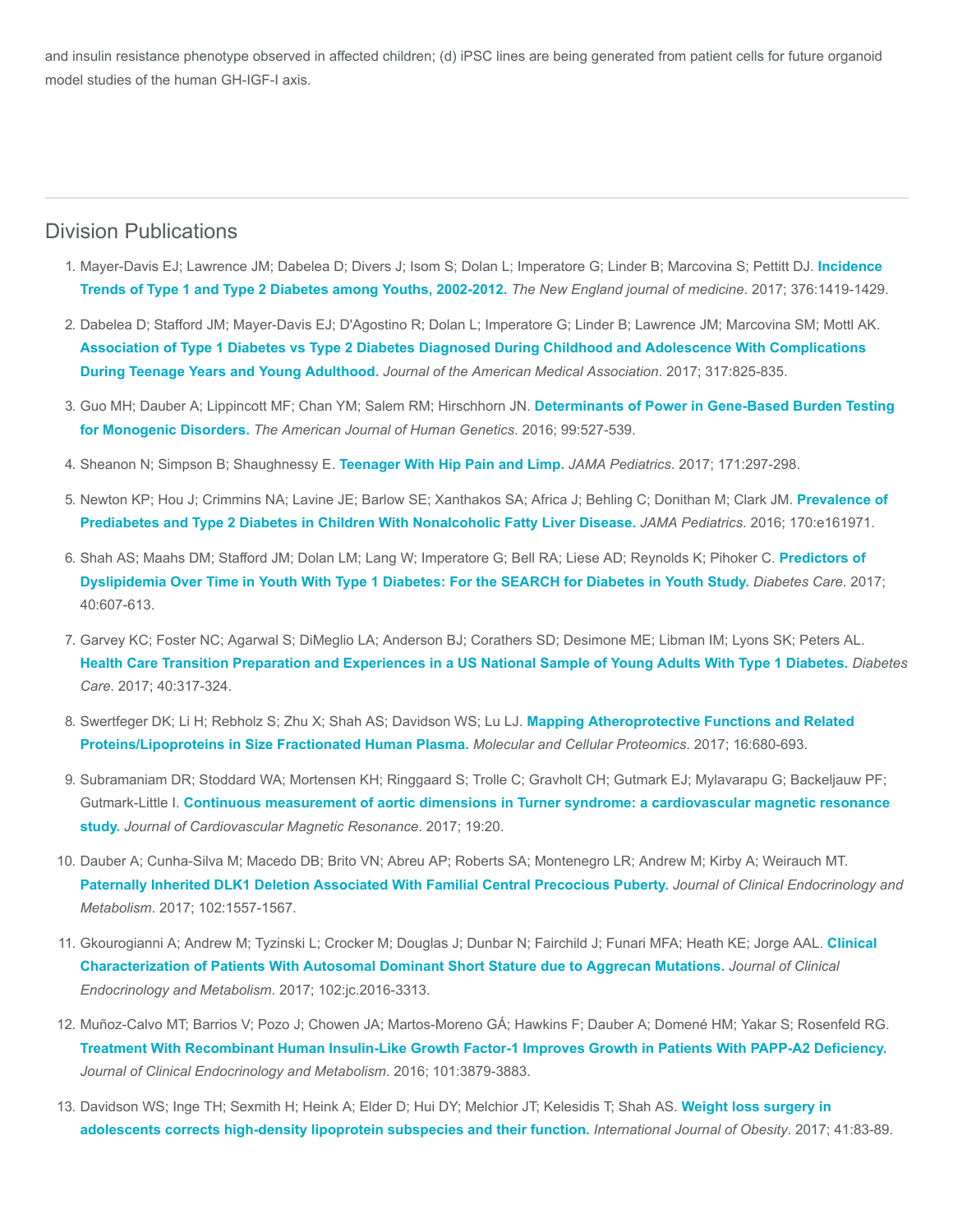- 14. [Wasserman H; Ikomi C; Hafberg ET; Miethke AG; Bove KE; Backeljauw PF.](https://www.ncbi.nlm.nih.gov/pubmed/27462066) Two Case Reports of FGF23-Induced Hypophosphatemia in Childhood Biliary Atresia. Pediatrics. 2016; 138:e20154453.
- 15. Wallace G; Jodele S; Myers KC; Dandoy CE; El-Bietar J; Nelson A; Taggart CB; Daniels P; Lane A; Howell J. Vitamin D Deficiency [in Pediatric Hematopoietic Stem Cell Transplantation Patients Despite Both Standard and Aggressive Supplementation.](https://www.ncbi.nlm.nih.gov/pubmed/27044905) Biology of Blood and Marrow Transplantation. 2016; 22:1271-1274.
- 16. [Smego A; Woo JG; Klein J; Suh C; Bansal D; Bliss S; Daniels SR; Bolling C; Crimmins NA.](https://www.ncbi.nlm.nih.gov/pubmed/27916426) High Body Mass Index in Infancy May Predict Severe Obesity in Early Childhood. The Journal of Pediatrics. 2017; 183:87-93.e1.
- 17. Wong BL; Rybalsky I; Shellenbarger KC; Tian C; McMahon MA; Rutter MM; Sawnani H; Jefferies JL. Long-Term Outcome of [Interdisciplinary Management of Patients with Duchenne Muscular Dystrophy Receiving Daily Glucocorticoid Treatment.](https://www.ncbi.nlm.nih.gov/pubmed/28043681) The Journal of Pediatrics. 2017; 182:296-303.e1.
- 18. [Gordon SM; Li H; Zhu X; Tso P; Reardon CA; Shah AS; Lu LJ; Davidson WS.](https://www.ncbi.nlm.nih.gov/pubmed/27385375) Impact of genetic deletion of platform apolipoproteins on the size distribution of the murine lipoproteome. Journal of Proteomics. 2016; 146:184-194.
- 19. Gonzalez Ballesteros LF; Ma NS; Gordon RJ; Ward L; Backeljauw P; Wasserman H; Weber DR; DiMeglio LA; Gagne J; Stein R. [Unexpected widespread hypophosphatemia and bone disease associated with elemental formula use in infants and](https://www.ncbi.nlm.nih.gov/pubmed/28167344) children. Bone. 2017; 97:287-292.
- 20. Shah AS; Urbina EM. [Vascular and Endothelial Function in Youth with Type 2 Diabetes Mellitus.](https://www.ncbi.nlm.nih.gov/pubmed/28432570) Current Diabetes Reports. 2017; 17:36.
- 21. Myers KC; Howell JC; Wallace G; Dandoy C; El-Bietar J; Lane A; Davies SM; Jodele S; Rose SR. Poor growth, thyroid [dysfunction and vitamin D deficiency remain prevalent despite reduced intensity chemotherapy for hematopoietic stem cell](https://www.ncbi.nlm.nih.gov/pubmed/26974276) transplantation in children and young adults. Bone Marrow Transplantation. 2016; 51:980-984.
- 22. [Corathers SD; Kichler JC; Fino NF; Lang W; Lawrence JM; Raymond JK; Yi-Frazier JP; Dabelea D; Liese AD; Saydah SH.](https://www.ncbi.nlm.nih.gov/pubmed/27736152) High Health Satisfaction Among Emerging Adults With Diabetes: Factors Predicting Resilience. Health Psychology. 2017; 36:206- 214.
- 23. Golekoh MC; Cole CR; Jones NHY. Severe Hypothyroidism From lodine Deficiency Associated With Parenteral Nutrition. Journal of Parenteral and Enteral Nutrition. 2016; 40:1191-1193.
- 24. [Brady CC; Vannest JJ; Dolan LM; Kadis DS; Lee GR; Holland SK; Khoury JC; Shah AS.](https://www.ncbi.nlm.nih.gov/pubmed/27028236) Obese adolescents with type 2 diabetes perform worse than controls on cognitive and behavioral assessments. Pediatric Diabetes. 2017; 18:297-303.
- 25. [Wasserman H; Hufnagel RB; Utz VM; Zhang K; Valencia CA; Leslie ND; Crimmins NA.](https://www.ncbi.nlm.nih.gov/pubmed/26530398) Bilateral cataracts in a 6-yr-old with new onset diabetes: a novel presentation of a known INS gene mutation. Pediatric Diabetes. 2016; 17:535-539.

## Grants, Contracts, and Industry Agreements

#### Annual Grant Award Dollars

| Investigator               | Title                                                                                        | Sponsor                                                        | ID                       | <b>Dates</b>                                         | Amount    |
|----------------------------|----------------------------------------------------------------------------------------------|----------------------------------------------------------------|--------------------------|------------------------------------------------------|-----------|
| Amy Sanghavi Shah, MD      | Understanding the Role of<br>HDL Subspecies in<br>Adolescents with Type 2<br><b>Diabetes</b> | National Institutes of Health                                  | K23 HL118132             | 04/15/2014<br>03/31/2019                             | \$190.391 |
| Nancy Abigail Crimmins, MD | Long Term Investigative<br>Follow-up in Trial Net (LIFT)                                     | National Institutes of Health<br>(University of South Florida) | USE -<br>Crimmins, Nancy | 03/10/2014<br>$\overline{\phantom{a}}$<br>06/30/2017 | \$1.750   |